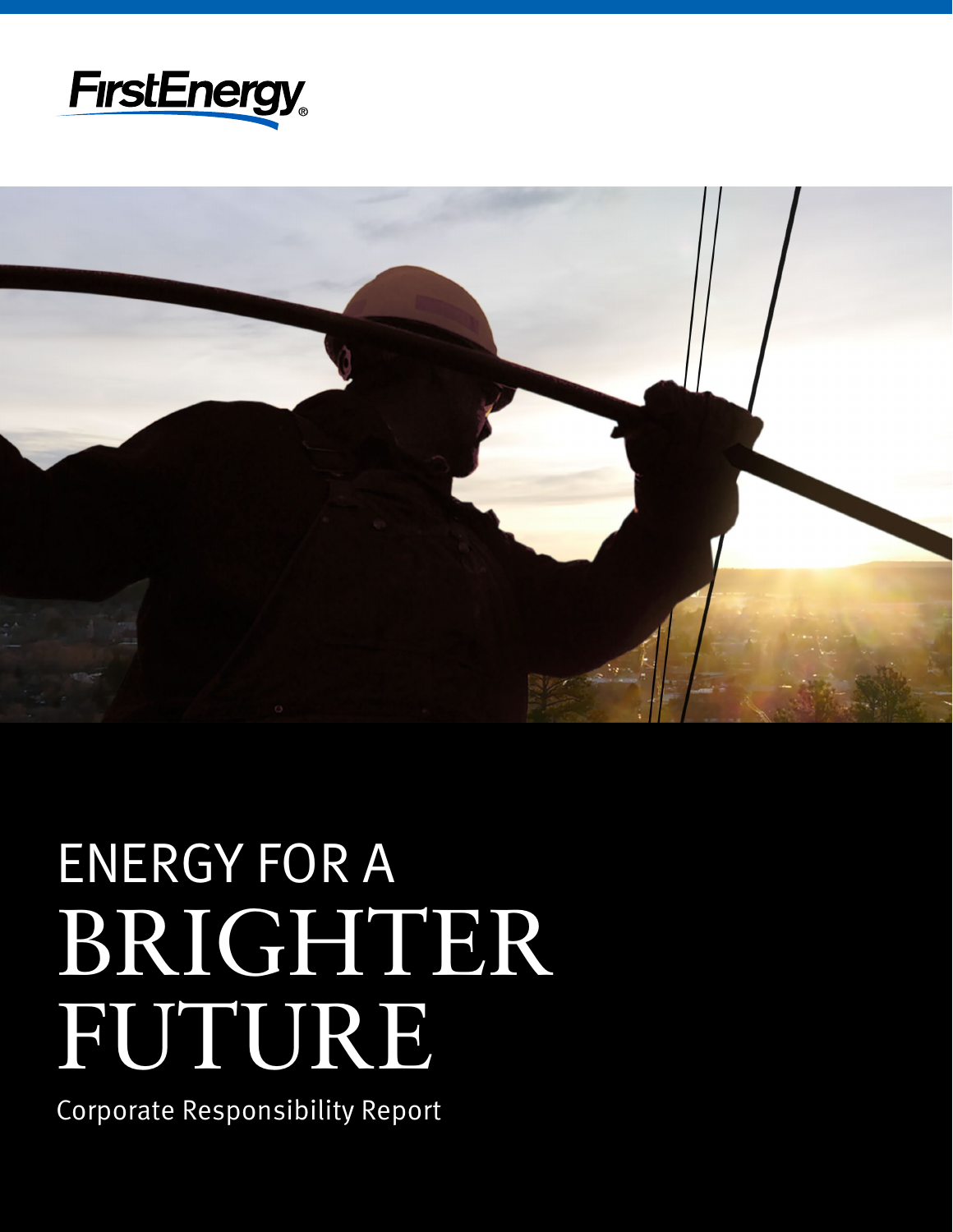

## GRI CONTENT INDEX

This report covers content from 2019.

## General Standard Disclosures

| <b>GRI Indicator</b>        | <b>Description</b>                                                                          | <b>Location</b>                                                            |
|-----------------------------|---------------------------------------------------------------------------------------------|----------------------------------------------------------------------------|
| Organizational Profile      |                                                                                             |                                                                            |
| $102 - 1$                   | Name of Organization                                                                        | FirstEnergy Corp.                                                          |
| EU <sub>1</sub>             | <b>Installed Capacity</b>                                                                   | Data Table: Environmental                                                  |
| EU4                         | Length of Above and Underground Transmission<br>and Distribution Lines by Regulatory Regime | Data Table: Environmental                                                  |
| $102 - 2$                   | Activities, Brands, Products and Services                                                   | <b>Company Overview</b>                                                    |
| $102 - 3$                   | Location of Headquarters                                                                    | Akron, Ohio                                                                |
| $102 - 4$                   | <b>Location of Operations</b>                                                               | <b>Company Overview</b>                                                    |
| $102 - 5$                   | Ownership and Legal Form                                                                    | 10-K, Part 1, p. 1                                                         |
| $102 - 6$                   | <b>Markets Served</b>                                                                       | <b>Company Overview</b>                                                    |
| $102 - 7$                   | Scale of Organization                                                                       | <b>Company Overview</b><br>10-K, Part 1, p. 1                              |
| $102 - 8$                   | Information on Employees and Other Workers                                                  | Data Table: Social<br>FirstEnergy Leadership Team                          |
| 102-10                      | Significant Changes to the Organization and its<br>Supply Chain                             | 10-K, Part 1, p. 12                                                        |
| 102-11                      | Precautionary Principle or Approach                                                         | <b>Enterprise Risk Management</b>                                          |
| <b>Strategy</b>             |                                                                                             |                                                                            |
| 102-14                      | <b>Statement from Senior Decision-Maker</b>                                                 | 2019 Annual Report                                                         |
| $102 - 15$                  | Key Impacts, Risks and Opportunities                                                        | <b>Enterprise Risk Management</b>                                          |
| <b>Ethics and Integrity</b> |                                                                                             |                                                                            |
| 102-16                      | Values, Principles, Standards and Norms of<br><b>Behavior</b>                               | Mission, Core Values and Behaviors                                         |
| 102-17                      | Mechanisms for Advice and Concerns About<br>Ethics                                          | <b>Corporate Policies and Practices</b><br><b>Corporate Responsibility</b> |
| Governance                  |                                                                                             |                                                                            |
| 102-18                      | Governance Structure                                                                        | <b>Our Leadership</b><br><b>Governance Structure</b>                       |
| 102-19                      | <b>Delegating Authority</b>                                                                 | Our Leadership                                                             |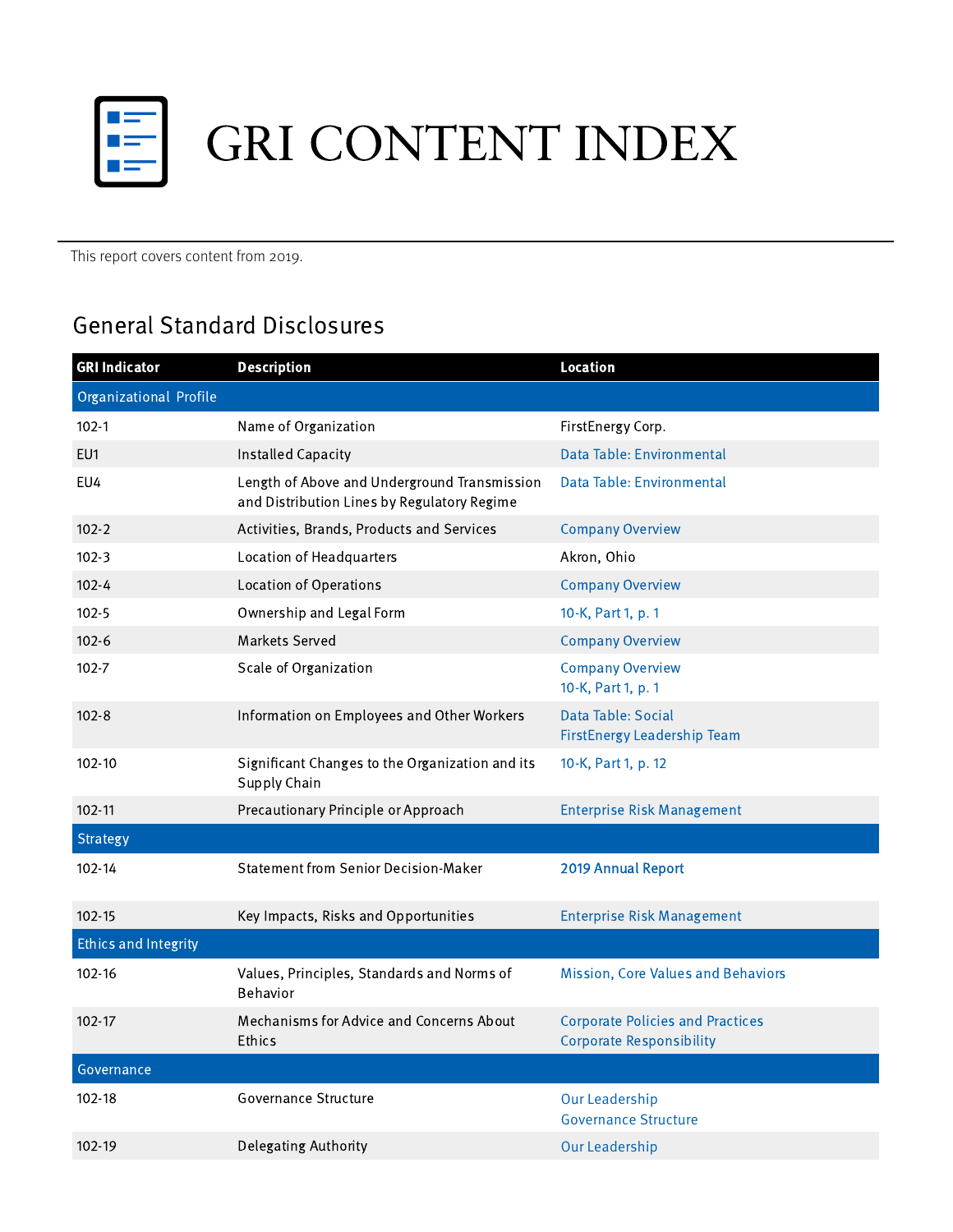| 102-20                     | Executive-level Responsibility for Economic,<br><b>Environmental and Social Topics</b> | <b>Corporate Responsibility</b>                                                                |
|----------------------------|----------------------------------------------------------------------------------------|------------------------------------------------------------------------------------------------|
| $102 - 21$                 | Consulting Stakeholders on Economic,<br><b>Environmental and Social Topics</b>         | <b>Corporate Responsibility</b>                                                                |
| 102-22                     | Composition of Highest Governance Body and its Our Leadership<br>Committees            |                                                                                                |
| 102-23                     | Chair of the Highest Governance Body                                                   | <b>Our Leadership</b>                                                                          |
| 102-24                     | Nominating and Selecting the Highest<br>Governance Body                                | 2020 Proxy Statement, p. 3-4                                                                   |
| 102-25                     | Conflicts of Interest                                                                  | <b>FirstEnergy Conflicts of Interest Policy</b>                                                |
| 102-26                     | Role of the Highest Governance Body in Setting<br>Purpose, Values and Strategy         | 2020 Proxy Statement, p. II-III                                                                |
| $102 - 27$                 | Collective Knowledge of the Highest Governance<br><b>Body</b>                          | 2020 Proxy Statement, p. 1                                                                     |
| 102-28                     | Evaluating the Highest Governance Body's<br>Performance                                | 2020 Proxy Statement, p. III                                                                   |
| 102-29                     | Identifying and Managing Economic,<br><b>Environmental and Social Impacts</b>          | <b>Our Climate Story</b><br><b>Corporate Responsibility</b><br>2020 Proxy Statement, p. V, Vii |
| 102-30                     | <b>Effectiveness of Risk Management Process</b>                                        | 2020 Proxy Statement, p. 1-6                                                                   |
| 102-31                     | Review of Economic, Environmental and Social<br>Topics                                 | 2020 Proxy Statement, p. X-XI                                                                  |
| 102-32                     | Highest Governance Body's Role in Sustainability<br>Reporting                          | <b>Corporate Responsibility</b><br>2020 Proxy Statement, p. X                                  |
| 102-33                     | <b>Communicating Critical Concerns</b>                                                 | <b>Contact the FE Board</b>                                                                    |
| 102-34                     | Nature and Total Number of Critical Concerns                                           | 2020 Proxy Statement, p. 25                                                                    |
| 102-35                     | <b>Remuneration Policies</b>                                                           | 2020 Proxy Statement, p. 26                                                                    |
| 102-36                     | Process for Determining Remuneration                                                   | 2020 Proxy Statement, p. 70                                                                    |
| 102-37                     | Stakeholders Involvement in Remuneration                                               | 2020 Proxy Statement, p. 70                                                                    |
| 102-38                     | Annual Total Compensation Ratio                                                        | 2020 Proxy Statement, p. 87                                                                    |
| Stakeholder Engagement     |                                                                                        |                                                                                                |
| 102-40                     | List of Stakeholder Groups                                                             | <b>External Affairs and Stakeholder Engagement</b>                                             |
| 102-41                     | <b>Collective Bargaining Agreements</b>                                                | Data Table: Social                                                                             |
| 102-42                     | Identifying and Selecting Stakeholders                                                 | <b>External Affairs and Stakeholder Engagement</b>                                             |
| 102-43                     | Approach to Stakeholder Engagement                                                     | <b>External Affairs and Stakeholder Engagement</b>                                             |
| <b>Reporting Practices</b> |                                                                                        |                                                                                                |
| 102-45                     | Entities Included in the Consolidated Financial<br>Statements                          | 10-K, Item 1A, The Companies, p. 1-3                                                           |
| 102-46                     | Defining Report Content and Topic Boundaries                                           | <b>ESG Reports and Resources</b>                                                               |
| 102-47                     | List of Material Topics                                                                | <b>Materiality</b>                                                                             |
| 102-48                     | Restatements of Information                                                            | There have been no restatements of information.                                                |
| 102-49                     | Changes in Reporting                                                                   | <b>ESG Reports and Resources</b>                                                               |
| 102-50                     | <b>Reporting Period</b>                                                                | This report covers content from 2019.                                                          |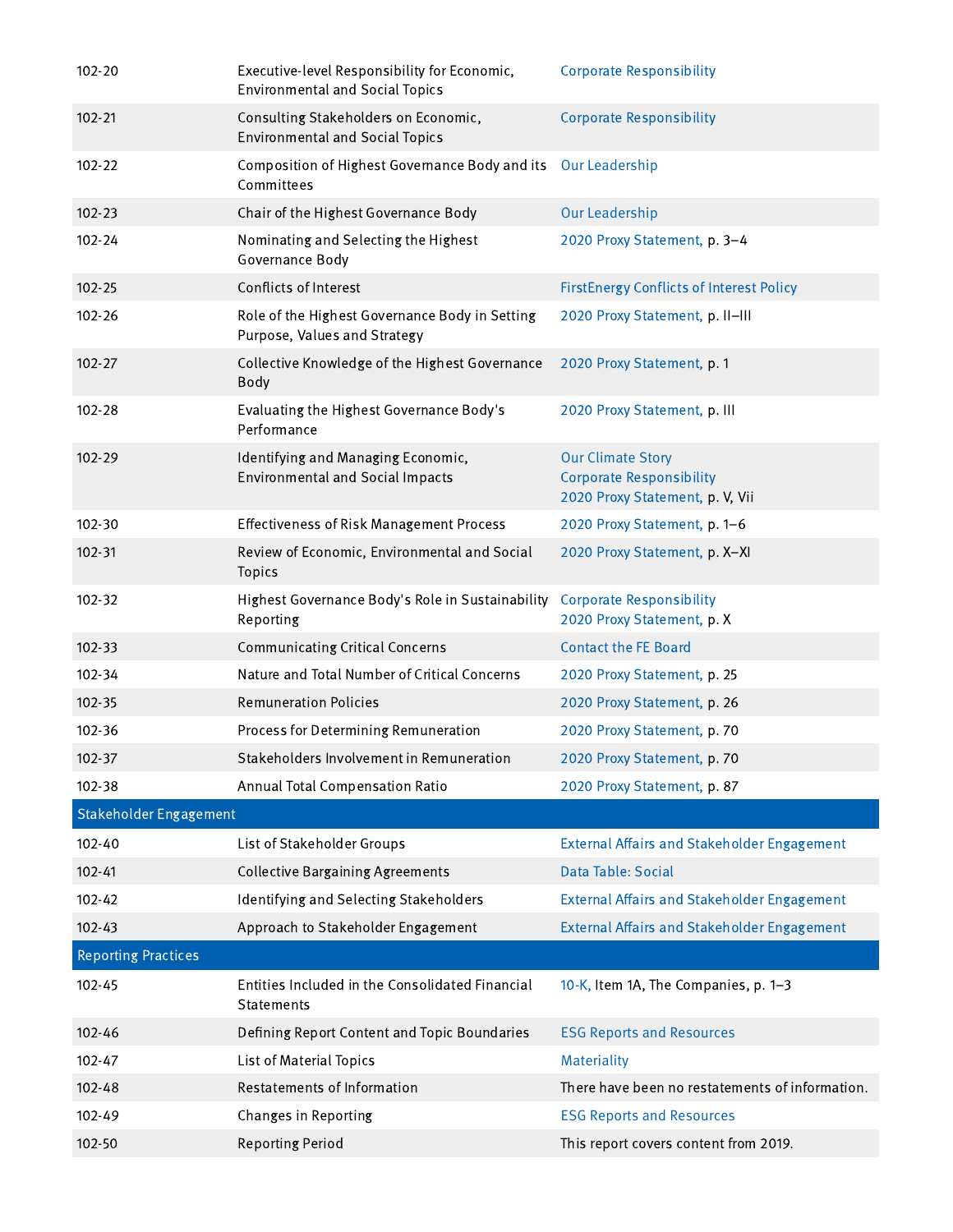| 102-51     | Date of Most Recent Report                                                 | <b>ESG Reports and Resources</b>                            |
|------------|----------------------------------------------------------------------------|-------------------------------------------------------------|
| $102 - 52$ | Reporting Cycle                                                            | Annual                                                      |
| $102 - 53$ | Contact Point for Questions Regarding the Report ESG Reports and Resources |                                                             |
| $102 - 54$ | Claims of Reporting in Accordance with the GRI<br><b>Standards</b>         | This report references the 2016 GRI Standards.              |
| $102 - 55$ | <b>GRI Content Index</b>                                                   | <b>ESG Reports and Resources</b>                            |
| 102-56     | <b>External Assurance</b>                                                  | The data in this report has not been externally<br>assured. |

## Specific Standard Disclosures

| <b>GRI Indicator</b>               | <b>Description</b>                                   | <b>Location</b>                                                      |
|------------------------------------|------------------------------------------------------|----------------------------------------------------------------------|
| <b>Economic Standards</b>          |                                                      |                                                                      |
| GRI 203: Indirect Economic Impacts |                                                      |                                                                      |
| $103-1$                            | Material Topic and Its Boundary                      | <b>Economic Development</b>                                          |
| $103 - 2$                          | Management Approach                                  | <b>Economic Development</b>                                          |
| $103-3$                            | <b>Evaluation of Management Approach</b>             | <b>Economic Development</b>                                          |
| $203-1$                            | Infrastructure Investments and Services<br>Supported | <b>Emerging Technologies</b><br><b>Transmission and Distribution</b> |
| $203-2$                            | Significant Indirect Economic Impacts                | <b>Community Involvement</b><br><b>Economic Development</b>          |
| <b>Environmental Standards</b>     |                                                      |                                                                      |
| GRI 302: Energy                    |                                                      |                                                                      |
| $103-1$                            | Material Topic and Its Boundary                      | <b>Energy Efficiency</b>                                             |
| $103 - 2$                          | Management Approach                                  | <b>Energy Efficiency</b>                                             |
| $103 - 3$                          | <b>Evaluation of Management Approach</b>             | <b>Energy Efficiency</b>                                             |
| 302-1                              | <b>Energy Consumption</b>                            | Data Table: Environmental                                            |
| GRI 303: Water                     |                                                      |                                                                      |
| $103-1$                            | Material Topic and Its Boundary                      | <b>Conservation Practices</b>                                        |
| $103 - 2$                          | Management Approach                                  | <b>Conservation Practices</b>                                        |
| $103-3$                            | <b>Evaluation of Management Approach</b>             | <b>Conservation Practices</b>                                        |
| 303-1                              | Water Withdrawal by Source                           | Data Table: Environmental                                            |
| GRI 305: Emissions                 |                                                      |                                                                      |
| $103-1$                            | Material Topic and Its Boundary                      | <b>Our Climate Story</b><br>Climate Report - 2019                    |
| $103 - 2$                          | Management Approach                                  | <b>Our Climate Story</b><br>Climate Report - 2019                    |
| $103-3$                            | <b>Evaluation of Management Approach</b>             | <b>Our Climate Story</b><br>Climate Report - 2019                    |
| 305-1                              | <b>Direct Scope 1 Emissions</b>                      | Data Table: Environmental                                            |
| $305 - 2$                          | <b>Indirect Scope 2 Emissions</b>                    | Data Table: Environmental                                            |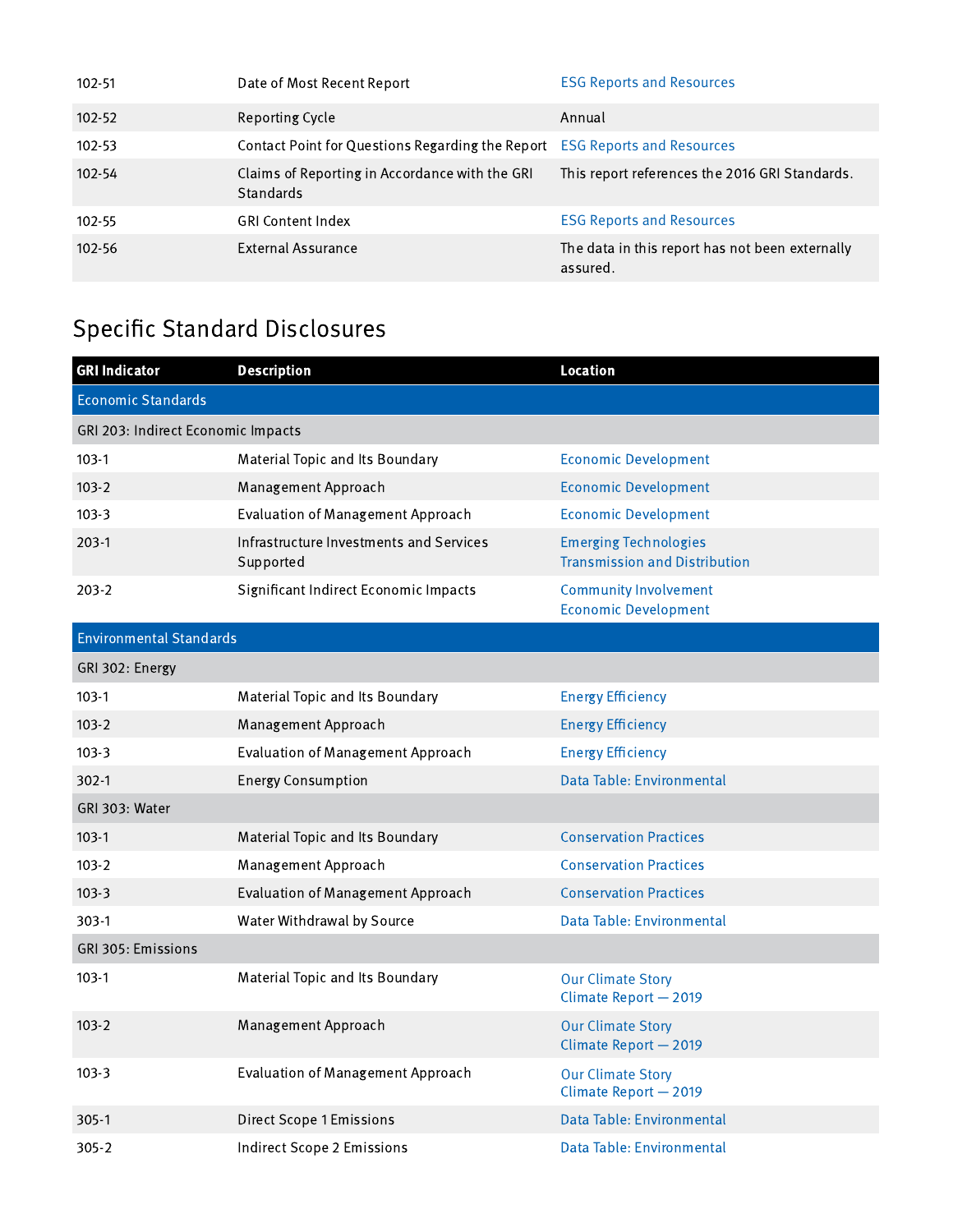| $305 - 3$                               | Other Indirect Scope 3 Emissions                                                                                                                                                                                                                                     | Data Table: Environmental                          |
|-----------------------------------------|----------------------------------------------------------------------------------------------------------------------------------------------------------------------------------------------------------------------------------------------------------------------|----------------------------------------------------|
| 305-4                                   | <b>GHG Emission Intensity</b>                                                                                                                                                                                                                                        | Data Table: Environmental                          |
| $305 - 5$                               | <b>Reduction of GHG Emissions</b>                                                                                                                                                                                                                                    | <b>Our Climate Story</b><br>Climate Report - 2019  |
| $305 - 6$                               | <b>Emissions of Ozone Depleting Substances</b>                                                                                                                                                                                                                       | Data Table: Environmental                          |
| 305-7                                   | Nitrogen Oxides (NOx), Sulfide Oxides (SOx) and<br>other Significant Emissions                                                                                                                                                                                       | Data Table: Environmental                          |
| GRI 307: Environmental Compliance       |                                                                                                                                                                                                                                                                      |                                                    |
| $103-1$                                 | Material Topic and Its Boundary                                                                                                                                                                                                                                      | <b>Environmental Compliance</b>                    |
| $103 - 2$                               | Management Approach                                                                                                                                                                                                                                                  | <b>Environmental Compliance</b>                    |
| $103-3$                                 | <b>Evaluation of Management Approach</b>                                                                                                                                                                                                                             | <b>Environmental Compliance</b>                    |
| 307-1                                   | Non-Compliance with Environmental Laws and<br>Regulations                                                                                                                                                                                                            | Data Table: Environmental                          |
| <b>Social Standards</b>                 |                                                                                                                                                                                                                                                                      |                                                    |
| GRI 401: Employment                     |                                                                                                                                                                                                                                                                      |                                                    |
| $103-1$                                 | Material Topic and Its Boundary                                                                                                                                                                                                                                      | <b>Talent Management</b><br><b>Labor Relations</b> |
| $103 - 2$                               | Management Approach                                                                                                                                                                                                                                                  | <b>Talent Management</b><br><b>Labor Relations</b> |
| $103-3$                                 | <b>Evaluation of Management Approach</b>                                                                                                                                                                                                                             | <b>Talent Management</b><br><b>Labor Relations</b> |
| 401-1                                   | New Employee Hires and Employee Turnover                                                                                                                                                                                                                             | Data Table: Social                                 |
| 401-2                                   | Benefits Provided to Full-time Employees that are Data Table: Social<br>Not Provided to Temporary or Part-time<br>Employees                                                                                                                                          |                                                    |
| GRI 403: Occupational Health and Safety |                                                                                                                                                                                                                                                                      |                                                    |
| $103-1$                                 | Material Topic and Its Boundary                                                                                                                                                                                                                                      | <b>Safety</b>                                      |
| $103-2$                                 | Management Approach                                                                                                                                                                                                                                                  | <b>Safety</b>                                      |
| $103-3$                                 | <b>Evaluation of Management Approach</b>                                                                                                                                                                                                                             | <b>Safety</b>                                      |
| 403-2                                   | Types of Injury, Injury Rate (IR), Occupational<br>Disease Rate (ODR), Lost Day Rate (LDR),<br>Absentee Rate (AR) and Work-related Fatalities,<br>for All Employees and Other Non-employee<br>Workers Whose Work, or Workplace, is Controlled<br>by the Organization | <b>Safety</b><br>Data Table: Social                |
| GRI 404: Training and Education         |                                                                                                                                                                                                                                                                      |                                                    |
| $103-1$                                 | Material Topic and Its Boundary                                                                                                                                                                                                                                      | <b>Talent Management</b>                           |
| $103 - 2$                               | Management Approach                                                                                                                                                                                                                                                  | <b>Talent Management</b>                           |
| $103 - 3$                               | <b>Evaluation of Management Approach</b>                                                                                                                                                                                                                             | <b>Talent Management</b>                           |
| 404-1                                   | Average Hours of Training that the Organization's<br>Employees Have Undertaken During the<br><b>Reporting Period</b>                                                                                                                                                 | Data Table: Social                                 |
| 404-2                                   | Programs for Upgrading Employee Skills and<br><b>Transition Assistance Programs</b>                                                                                                                                                                                  | <b>Talent Management</b>                           |